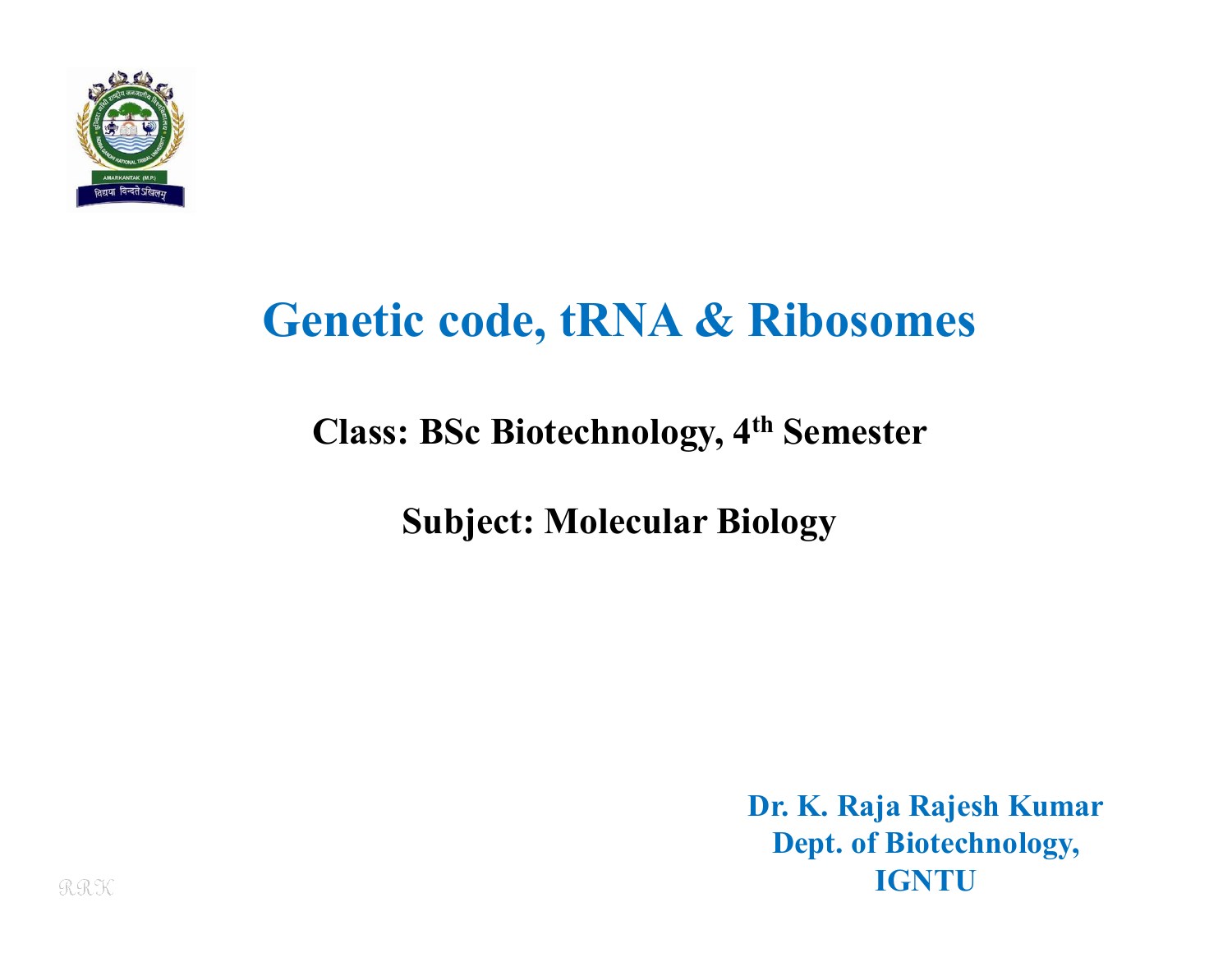## **Genetic code**

- The genetic code is the collection of bases sequences (codons) that corresponds to each amino acid.
- Since there are 20 amino acids that occur in proteins, there must be more than 20 codons to include signals for starting and stopping of polypeptide.
- It has been shown that the code is a triplet code, where three nucleotides encode one amino acid. And this agrees with the mathematical argument as being the minimum necessary.
	- $\triangleright$  A single base can not be a codon because there are 20 amino acids and only four bases
	- $\triangleright$  Pairs of bases also can not serve as codons because there are only  $4<sup>2</sup>$  or sixteen possible pairs of the four bases
	- $\triangleright$  Triplet of bases are possible because there are 4<sup>3</sup> or 64 triplets. Which is more than adequate.
	- $\triangleright$  Hence many amino acids are specified by more than one triplet and genetic code is said to be degenerate or to have redundancy.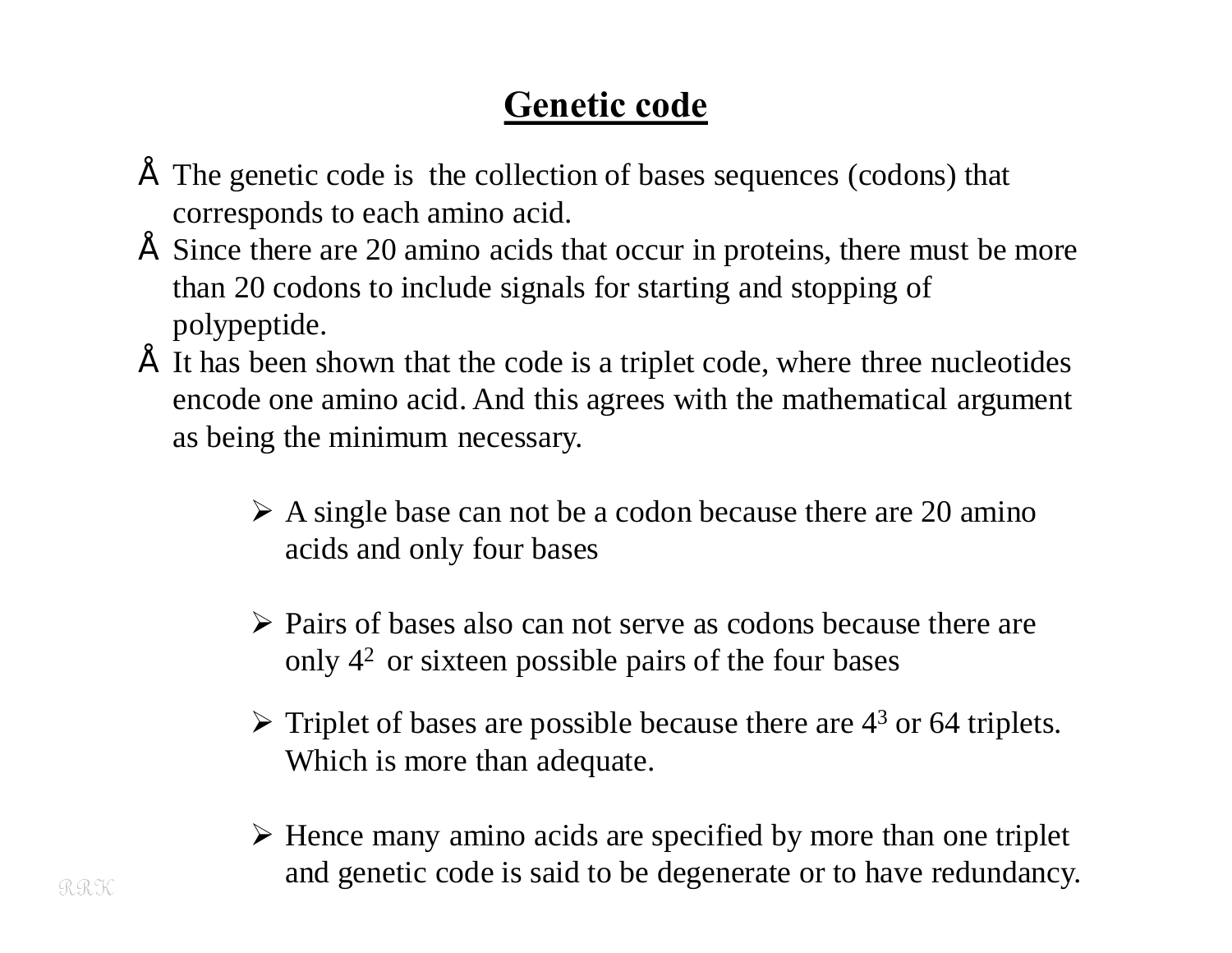### **Features of Genetic code**

• Most amino acids have more than one codon

- Only Methionine and Tryptophan have a single codon
- Multiple codons corresponding to a single amino acid usually differ only by the third base. For example, GGU, GGC, GGA, GGG all code for glycine. Thus the code is said to be redundant or degenerate
- One codon signals the initiation of polypeptide synthesis The start codon-AUG-which codes for methionine.
- Three codons signal the termination of polypeptide synthesis The stop codons: UAA, UAG, UGA
- And the code is genrally said to be universal in all organisms but with few exceptions existing.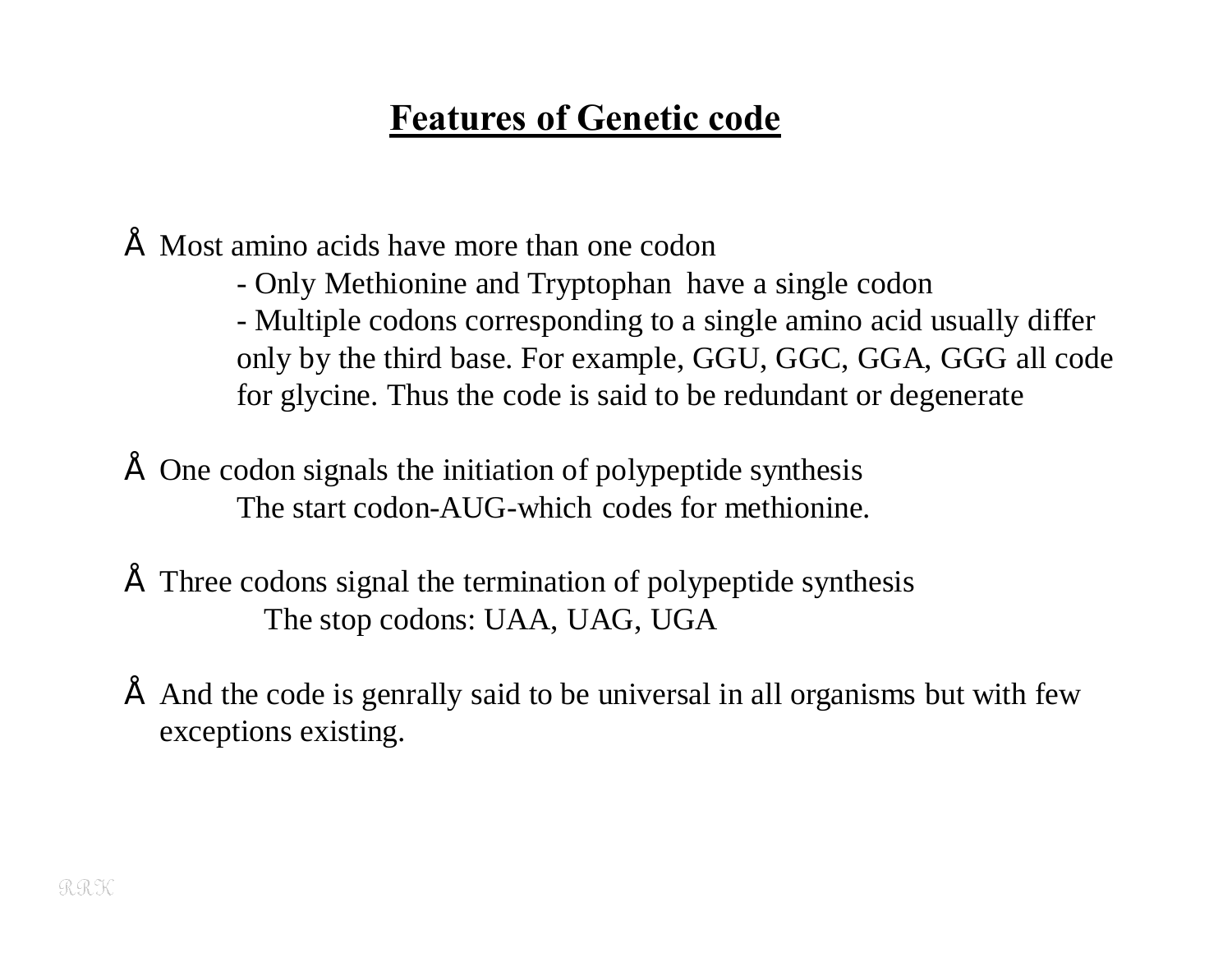#### **Transfer RNA and aminoacyl synthetases**

- $\tilde{ }$  The operation by which the base sequence within an mRNA is translated into an amino acid sequence is accomplished by tRNA molecules and set of enzymes called aminoacyl-tRNA synthetases
- These aminoacyl-tRNA synthetases covalently attach the amino acid to the tRNA molecules.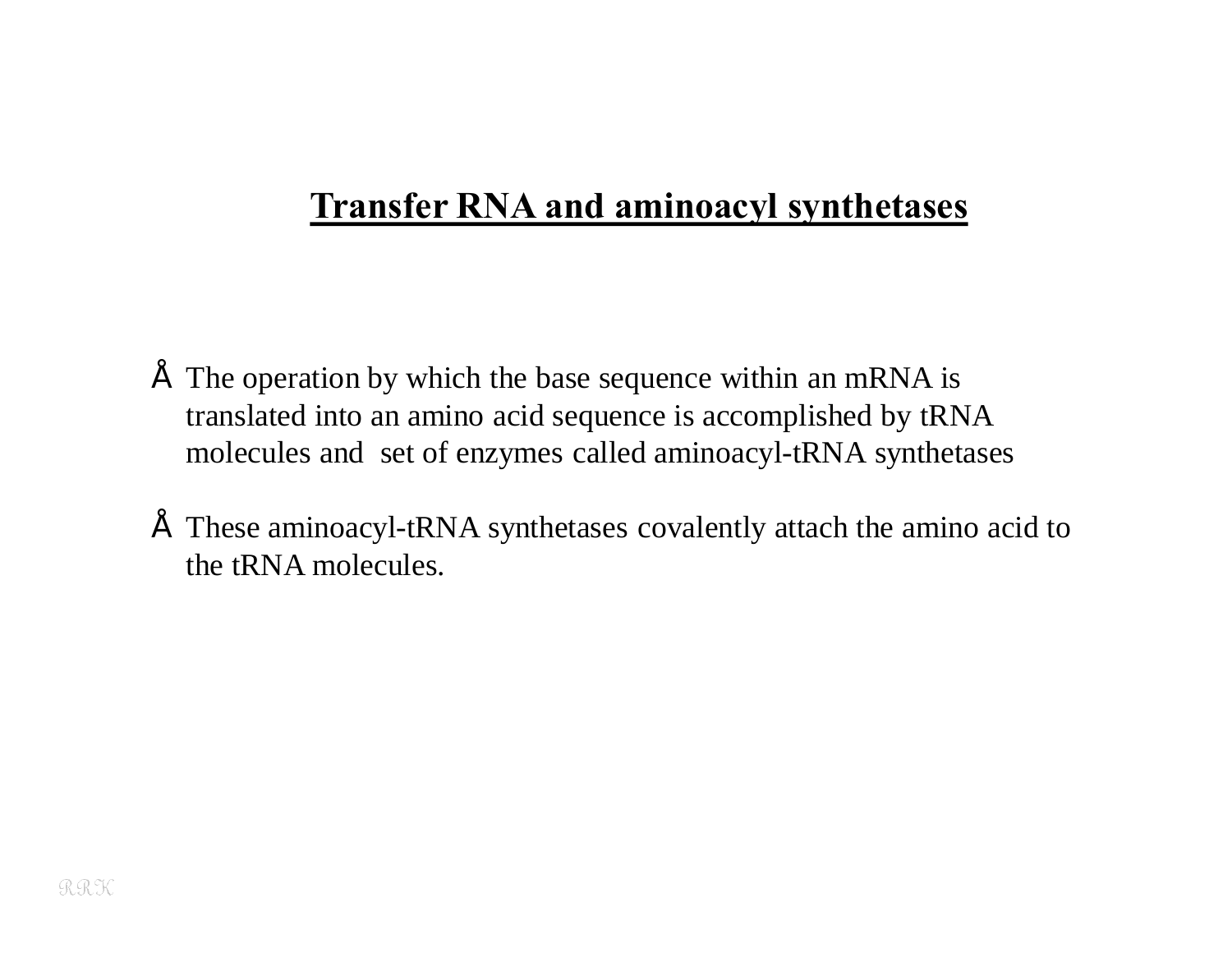# **tRNA**

The tRNA molecules are small single stranded nucleic acids ranging in size from 73- 93 nucleotides.



• Due to pairing of complementary regions (base sequences) short double stranded regions are formed, causing the molecule to form in to a structure in which open loops are connected by double stranded stems.

#### **Clover leaf structure of tRNA.**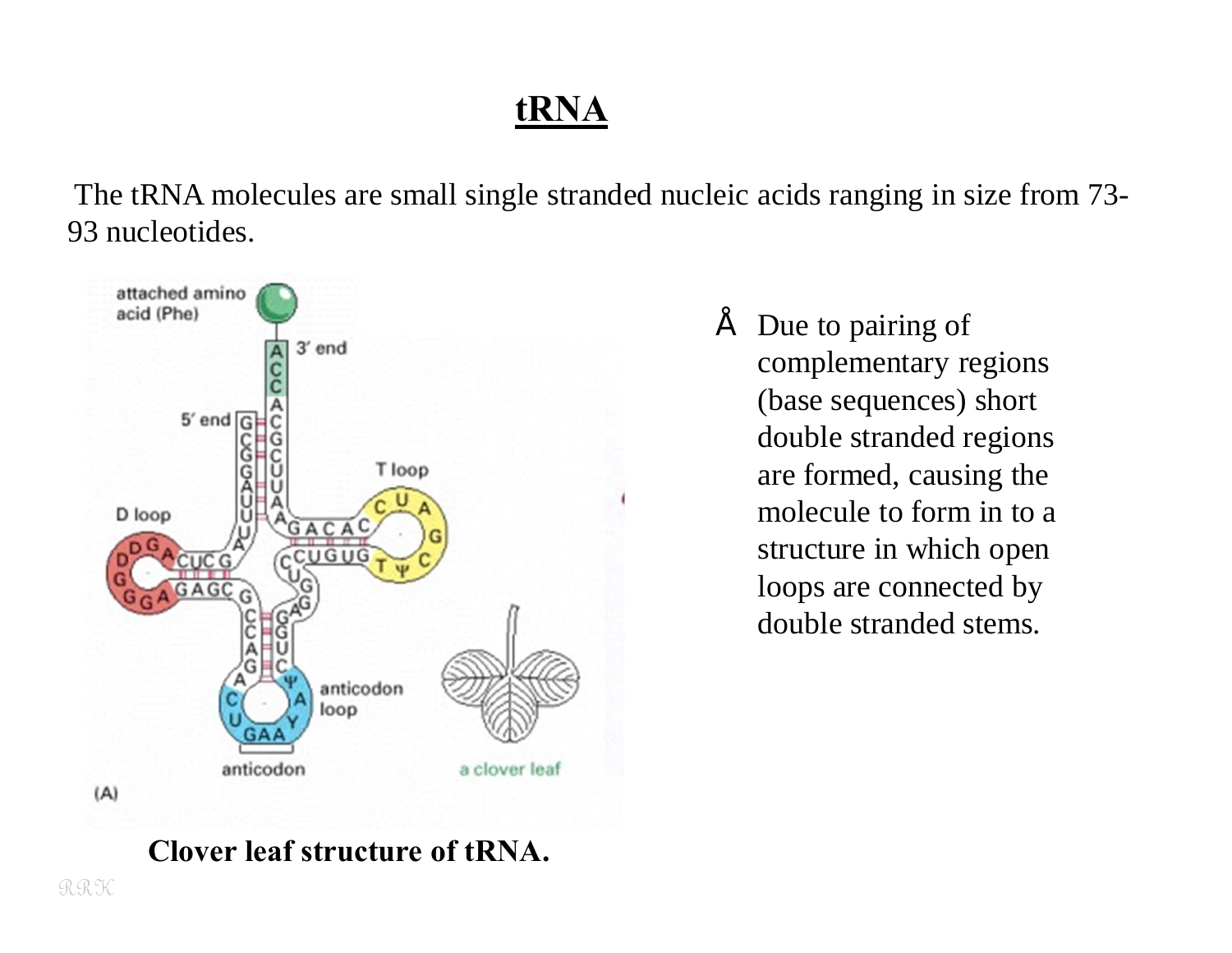

Anticodon: a sequence of three bases that can form base pairs with a codon sequence in the mRNA

No tRNA molecule has complementary anticodon to any of the stop codons (UAG, UGA, UAA), hence they are called stop codons.

Amino acid attachment site: The amino acid corresponding to a particular mRNA codon that base pairs with the tRNA anticodon is covalently linked to this terminus.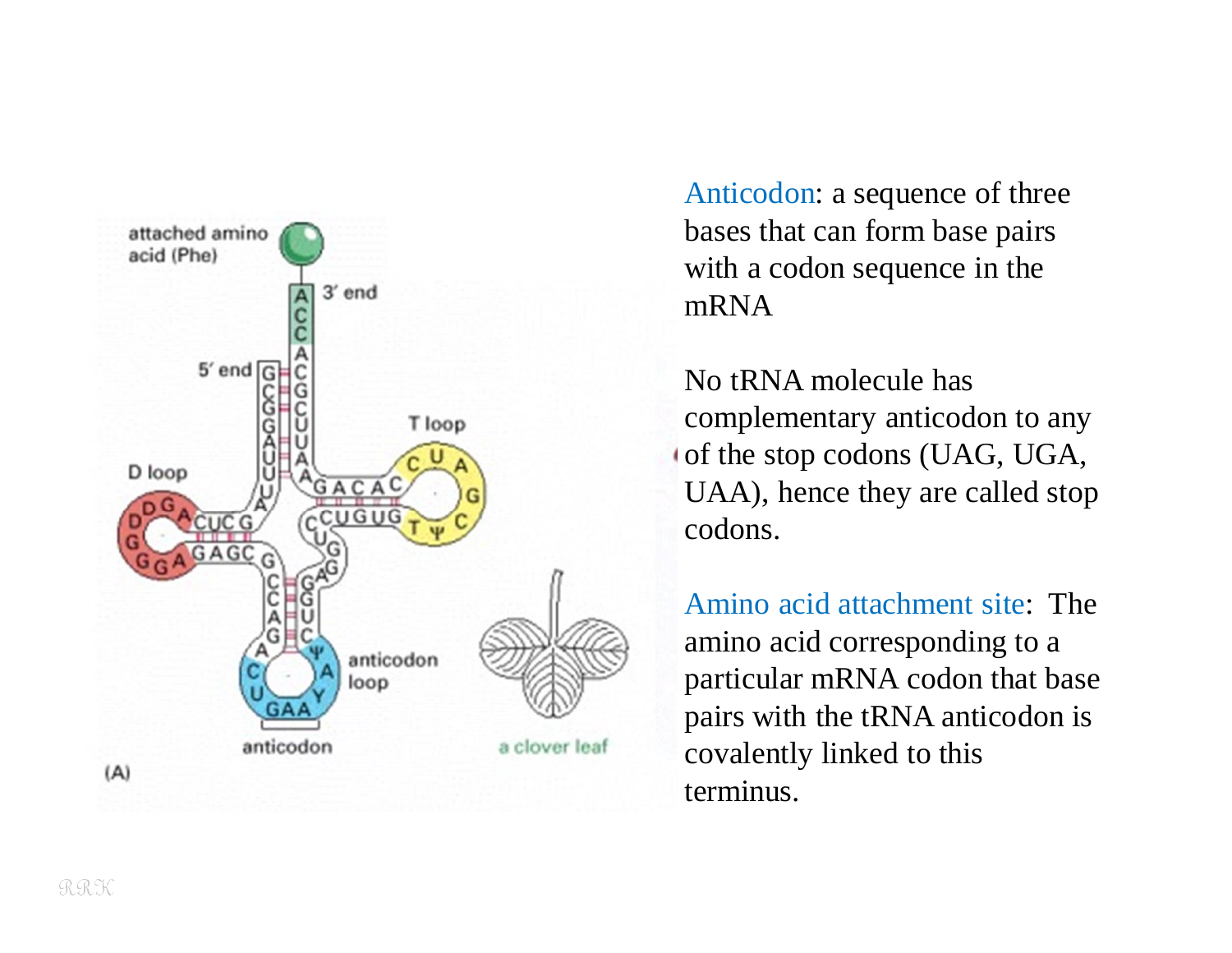- A specific aminoacyl tRNA synthetase matches the amino acid with anticodon.
- To do so, the enzyme must be able to distinguish one tRNA molecule from another.
- When an amino acid has become attached to a tRNA molecule. The tRNA is said to be **acylated or charged** Ex: Gly-tRNA (Glycine attached to corresponding tRNA)
- tRNA molecules lacking an amino acid is called **unchraged tRNA**
- tRNA acylated with incorrect amino acid is called **mischarged tRNA.**
- At least one aminoacyl synthetase exists for each amino acid
- For accurate protein synthesis : Attachment of correct amino acid to a tRNA molecule by the synthetase & accuracy in codon:anti-codon binding is necessary.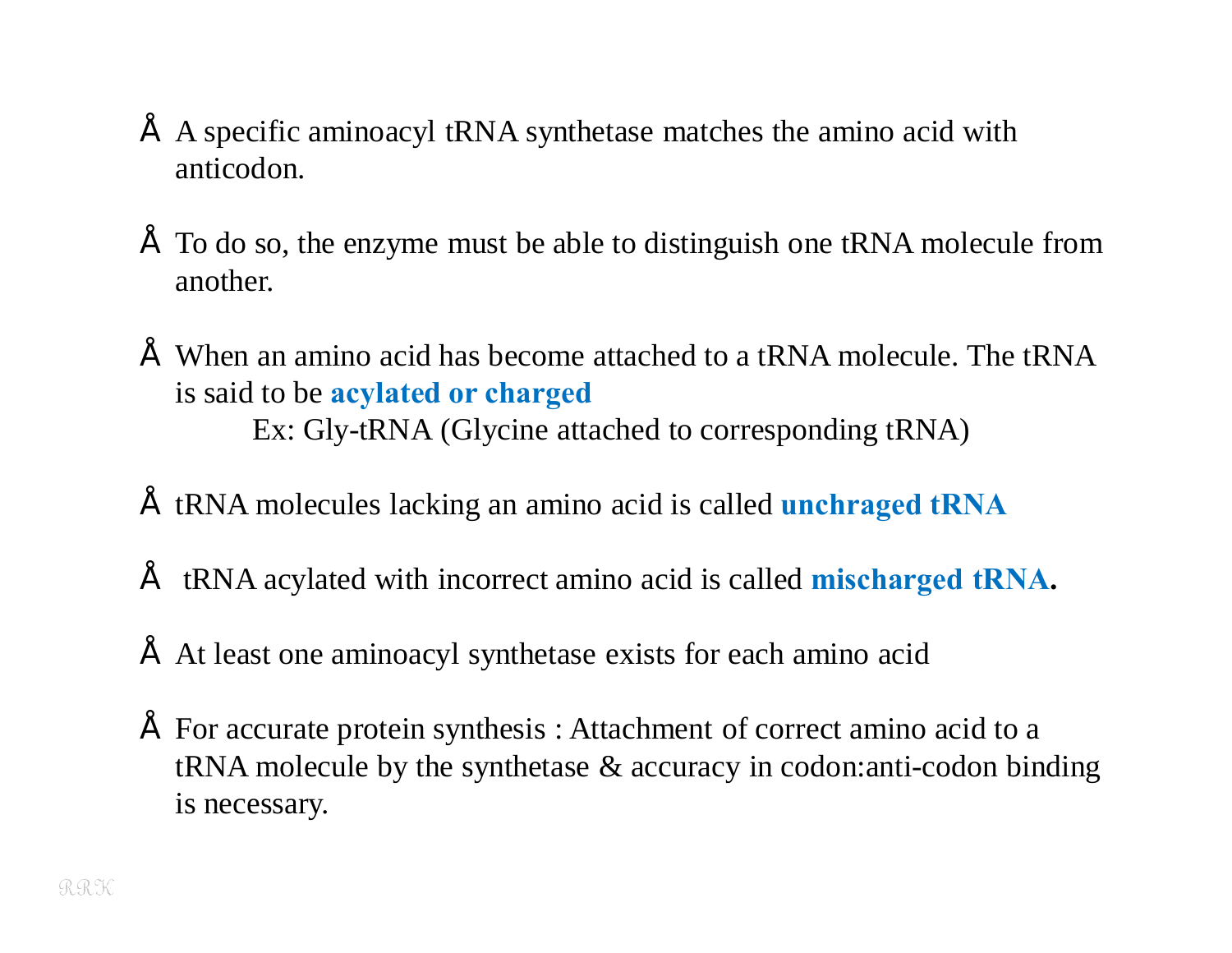#### **Ribosomes**

- A ribosome is a multi component particle containing several enzymes needed for protein synthesis.
- It also brings together a single mRNA molecule and charged tRNA molecules into proper position and orientation so that mRNA gets translated into amino acid sequence.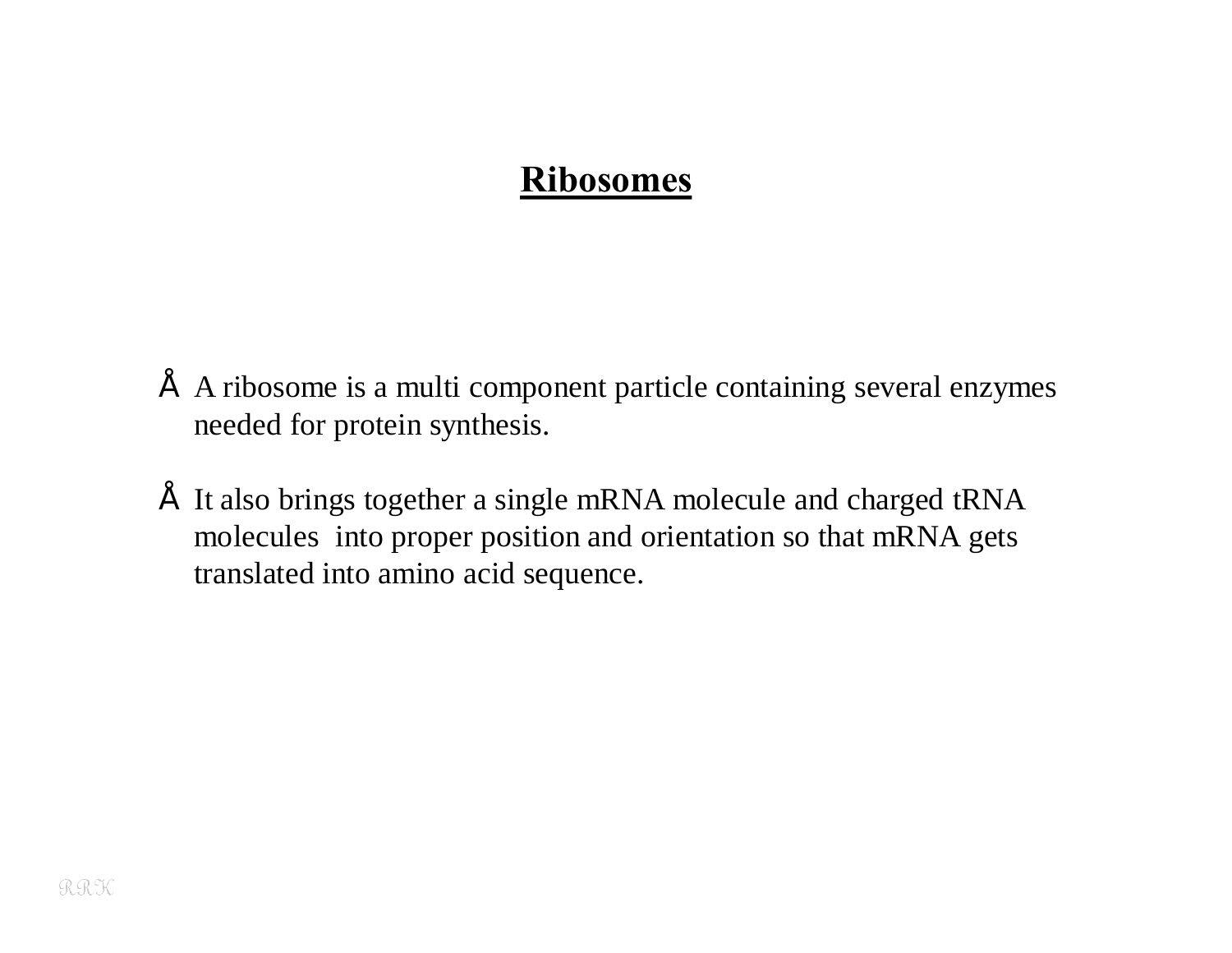- All ribosomes contain two subunits
- Prokaryotes have 70S ribosome
	- S is a measure of sedimentation rate
	- A 70S ribosome consists of one 30S subunit and one 50S subunit



- Both the 30S and 50S particles can be dissociated into RNA (rRNA) and protein molecules under appropriate conditions.
- Each 30S subunit contains one 16S rRNA and 21 different proteins and 50S contains one 5S rRN, one 23S rRNA molecule and 32 different proteins.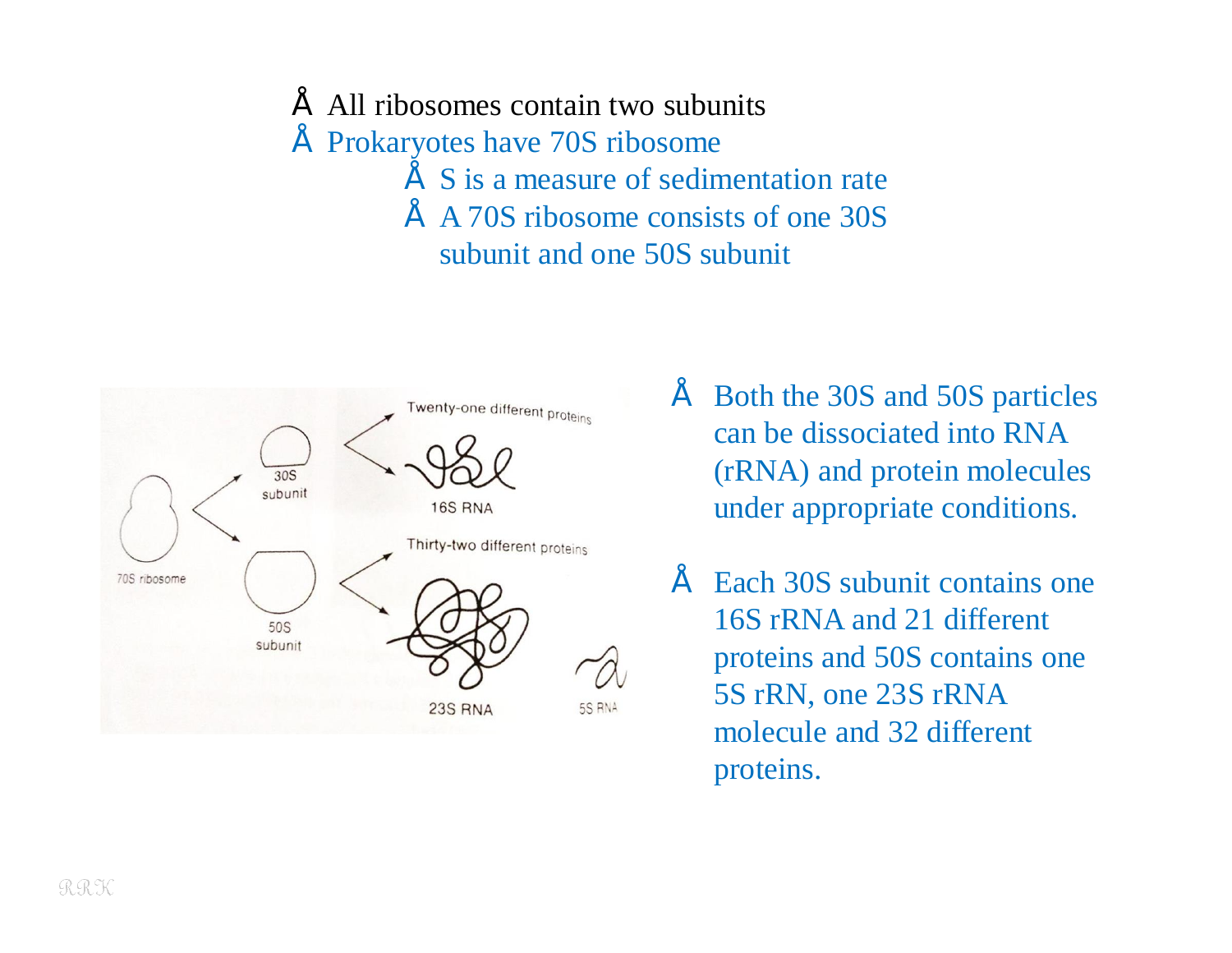#### **Ribosomes in Eukaryotes**

In Eukaryotes a typical ribosome is an 80S Ribosome consists of two subunits: 40S and 60S.

- A 40S subunit consisting of one 18S rRNA and about 30 proteins
- A 60S subunit consisting of one 5S , one 5.8S, and one 28S rRNA molecule and about 50 proteins.